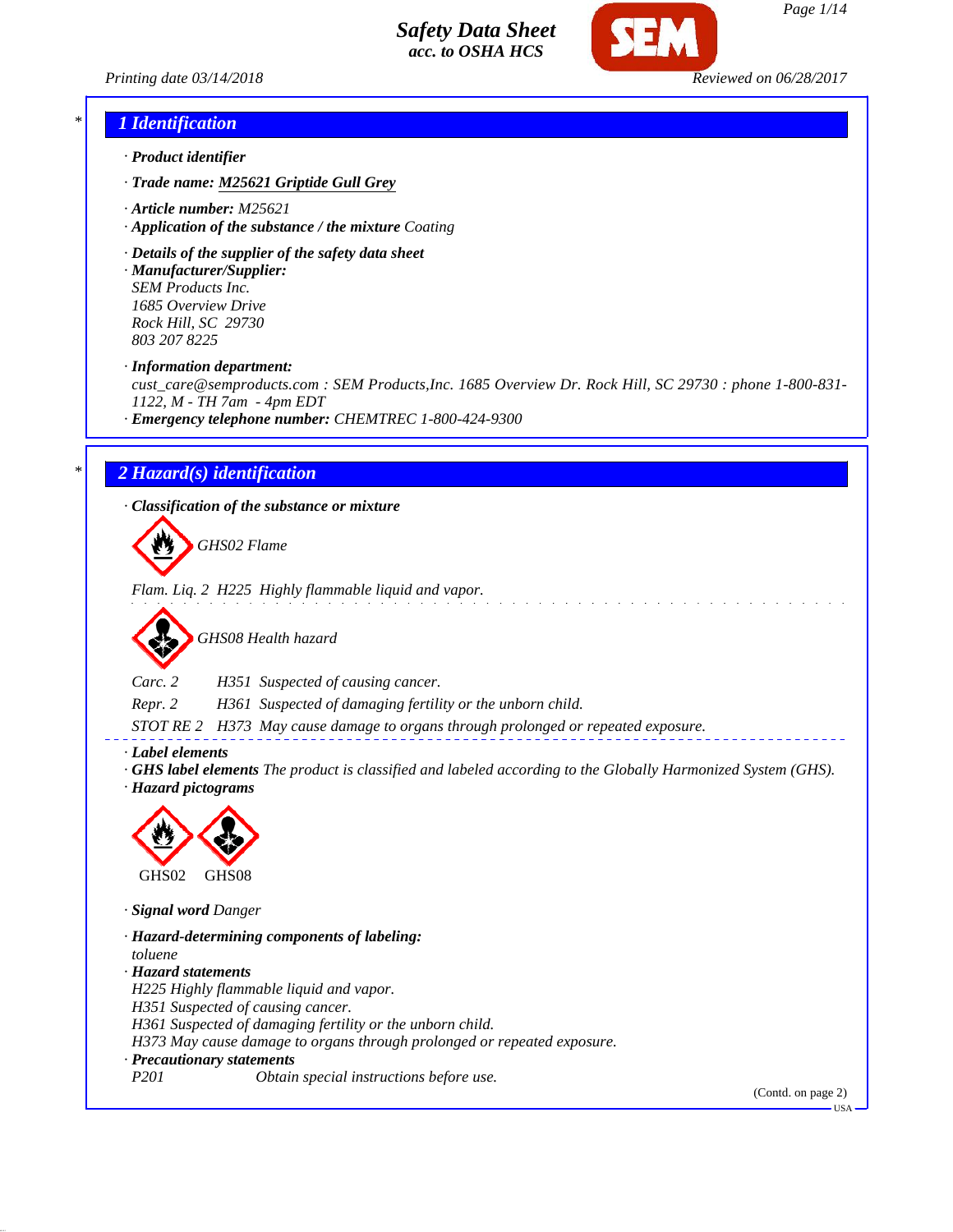

*Page 2/14*

#### *Printing date 03/14/2018 Reviewed on 06/28/2017*

*Trade name: M25621 Griptide Gull Grey*

|                   | (Contd. of page 1)                                                                                          |
|-------------------|-------------------------------------------------------------------------------------------------------------|
| P <sub>202</sub>  | Do not handle until all safety precautions have been read and understood.                                   |
| P <sub>210</sub>  | Keep away from heat/sparks/open flames/hot surfaces. - No smoking.                                          |
| P233              | Keep container tightly closed.                                                                              |
| P <sub>240</sub>  | Ground/bond container and receiving equipment.                                                              |
| P <sub>24</sub> 1 | Use explosion-proof electrical/ventilating/lighting/equipment.                                              |
| P <sub>242</sub>  | Use only non-sparking tools.                                                                                |
| P <sub>243</sub>  | Take precautionary measures against static discharge.                                                       |
| <i>P260</i>       | Do not breathe dust/fume/gas/mist/vapors/spray.                                                             |
| P <sub>280</sub>  | Wear protective gloves/protective clothing/eye protection/face protection.                                  |
|                   | P303+P361+P353 If on skin (or hair): Take off immediately all contaminated clothing. Rinse skin with water/ |
|                   | shower.                                                                                                     |
| $P308 + P313$     | IF exposed or concerned: Get medical advice/attention.                                                      |
| P314              | Get medical advice/attention if you feel unwell.                                                            |
| $P370 + P378$     | In case of fire: Use for extinction: CO2, powder or water spray.                                            |
| $P403 + P235$     | Store in a well-ventilated place. Keep cool.                                                                |
| P405              | Store locked up.                                                                                            |
| <i>P501</i>       | Dispose of contents/container in accordance with local/regional/national/international<br>regulations.      |

### *· Classification system:*

*· NFPA ratings (scale 0 - 4)*



*· HMIS-ratings (scale 0 - 4)*



*· Other hazards*

*· Results of PBT and vPvB assessment*

- *· PBT: Not applicable.*
- *· vPvB: Not applicable.*

# *\* 3 Composition/information on ingredients*

#### *· Chemical characterization: Mixtures*

*· Description:*

*Mixture: consisting of the following components. Weight percentages*

| · Dangerous components: |                             |                    |
|-------------------------|-----------------------------|--------------------|
|                         | $123-86-4$ n-butyl acetate  | $\geq 7 < 10\%$    |
|                         | 540-88-5 tert-butyl acetate | $5 - 7\%$          |
|                         | $110-43-0$ heptan-2-one     | $1.5 - 5\%$        |
|                         | 25053-09-2 Acrylic Polymer  | $1.5 - 5\%$        |
| 1330-20-7 xylene        |                             | $1 - 1.5\%$        |
| $67-64-1$ acetone       |                             | $1 - 1.5\%$        |
| 108-88-3 toluene        |                             | $1 - 1.5\%$        |
|                         |                             | (Contd. on page 3) |
|                         |                             | •USA               |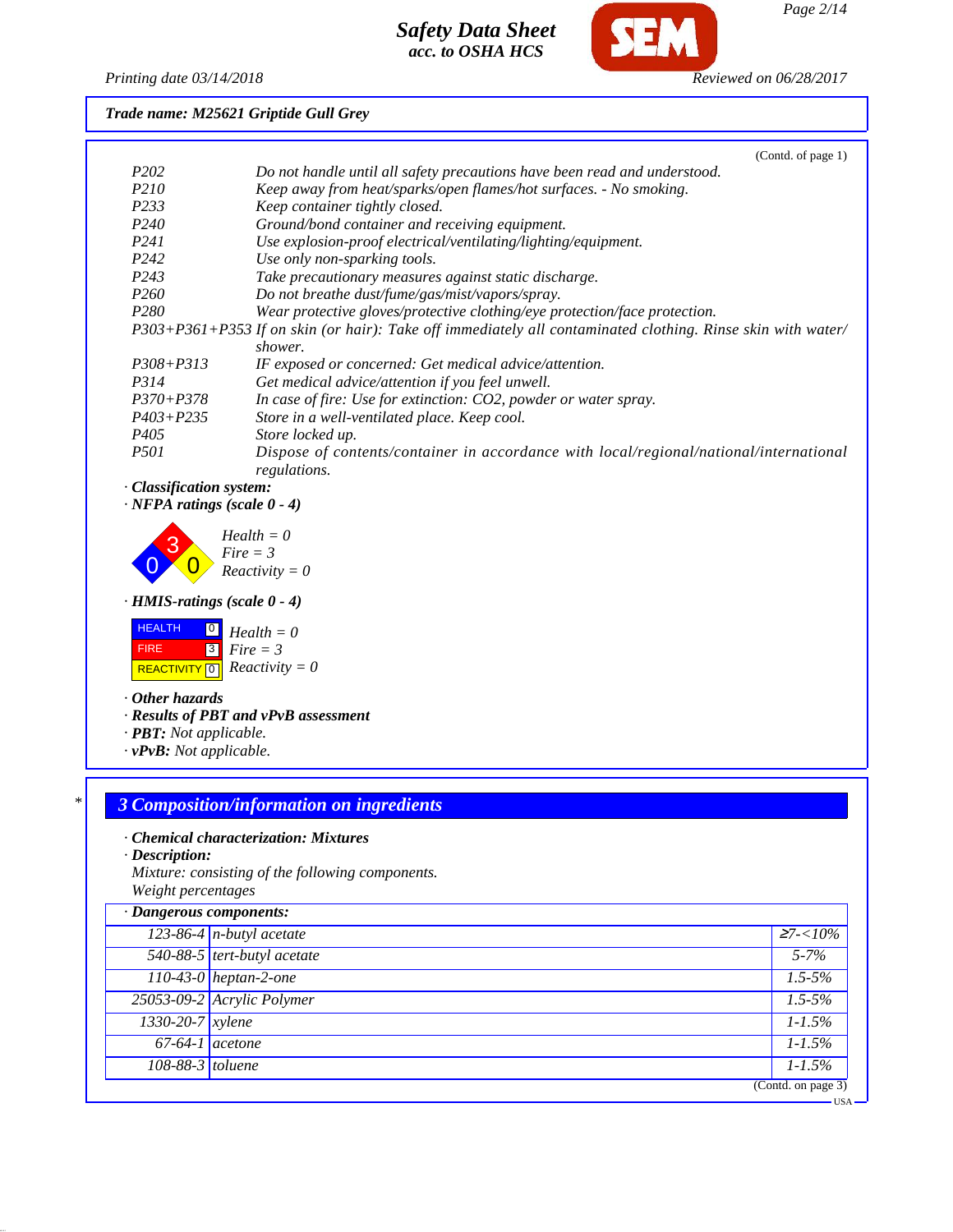

*Printing date 03/14/2018 Reviewed on 06/28/2017*

*Trade name: M25621 Griptide Gull Grey*

*100-41-4* ethylbenzene **≥***0.1-≤1%* **≥***0.1-≤1%* 

(Contd. of page 2)

#### *\* 4 First-aid measures*

- *· Description of first aid measures*
- *· After inhalation: Supply fresh air; consult doctor in case of complaints.*
- *· After skin contact: Generally the product does not irritate the skin.*
- *· After eye contact: Rinse opened eye for several minutes under running water.*
- *· After swallowing: If symptoms persist consult doctor.*
- *· Information for doctor:*
- *· Most important symptoms and effects, both acute and delayed No further relevant information available.*
- *· Indication of any immediate medical attention and special treatment needed*
- *No further relevant information available.*

#### *\* 5 Fire-fighting measures*

- *· Extinguishing media*
- *· Suitable extinguishing agents:*
- *CO2, extinguishing powder or water spray. Fight larger fires with water spray or alcohol resistant foam.*
- *· For safety reasons unsuitable extinguishing agents: Water with full jet*
- *· Special hazards arising from the substance or mixture No further relevant information available.*
- *· Advice for firefighters*
- *· Protective equipment: No special measures required.*

#### *\* 6 Accidental release measures*

- *· Personal precautions, protective equipment and emergency procedures Wear protective equipment. Keep unprotected persons away.*
- *· Environmental precautions: Do not allow to enter sewers/ surface or ground water.*
- *· Methods and material for containment and cleaning up:*
- *Absorb with liquid-binding material (sand, diatomite, acid binders, universal binders, sawdust). Dispose contaminated material as waste according to item 13.*
- *Ensure adequate ventilation.*
- *· Reference to other sections*
- *See Section 7 for information on safe handling.*
- *See Section 8 for information on personal protection equipment.*
- *See Section 13 for disposal information.*

#### *· Protective Action Criteria for Chemicals*

| 123-86-4 $n$ -butyl acetate              | 5 ppm               |
|------------------------------------------|---------------------|
| 13463-67-7 titanium dioxide              | $30 \frac{mg}{m^3}$ |
| $\overline{540-88-5}$ tert-butyl acetate | $600$ ppm           |
| 110-43-0 heptan-2-one                    | $150$ ppm           |
| 1330-20-7 xylene                         | $130$ ppm           |
| $67-64-1$ acetone                        | $200$ ppm           |
| 108-88-3 toluene                         | $67$ ppm            |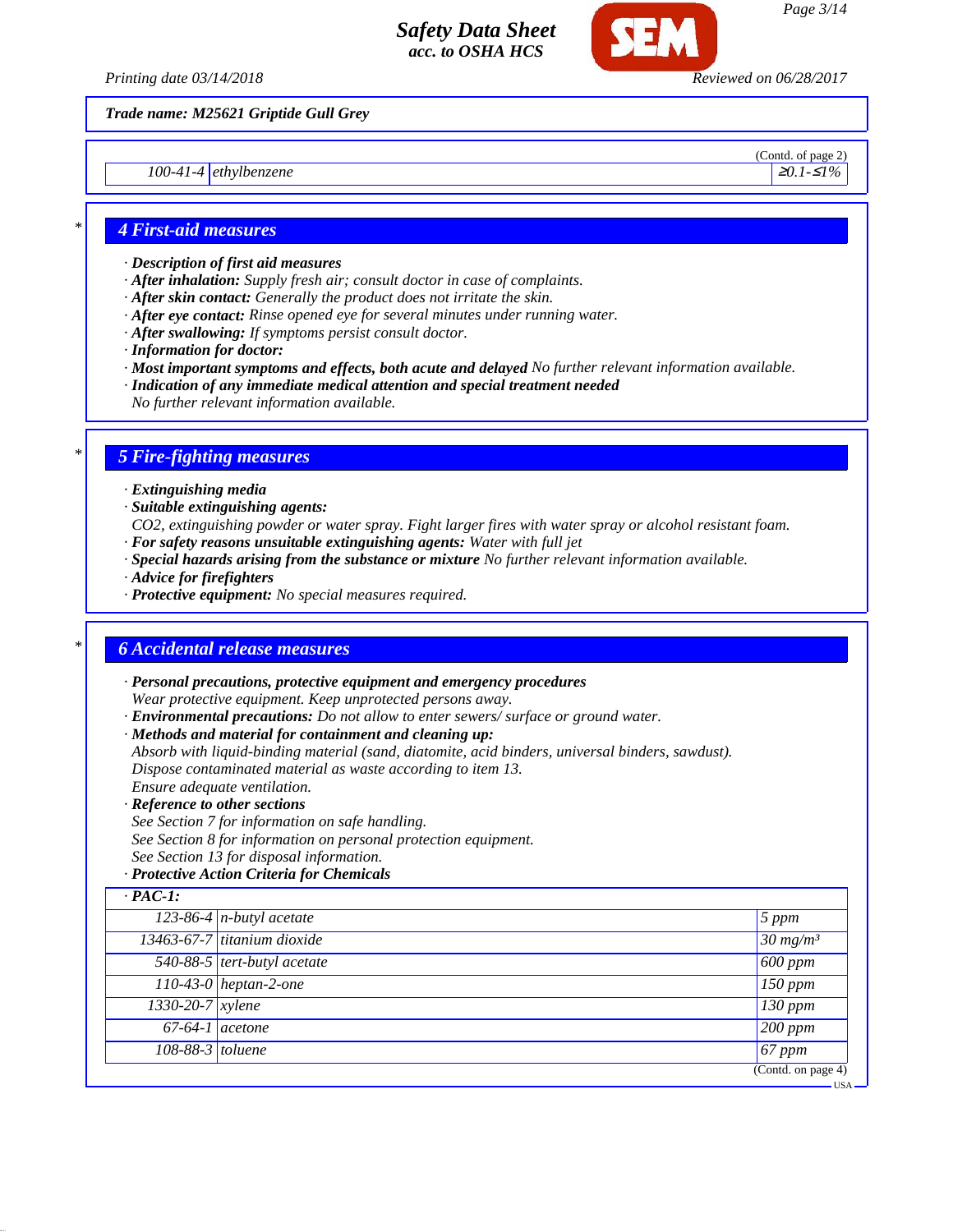

*Page 4/14*

*Printing date 03/14/2018 Reviewed on 06/28/2017*

*Trade name: M25621 Griptide Gull Grey*

|                                          |                                          | (Contd. of page 3)                          |
|------------------------------------------|------------------------------------------|---------------------------------------------|
| 112945-52-5 SILICA                       |                                          | $18 \ mg/m3$                                |
|                                          | $1333-86-4$ Carbon black                 | $9$ mg/m <sup>3</sup>                       |
| 108-65-6 2-methoxy-1-methylethyl acetate |                                          | $50$ ppm                                    |
|                                          | 78-93-3 butanone                         | $\overline{200}$ ppm                        |
|                                          | 100-41-4 ethylbenzene                    | $33$ ppm                                    |
|                                          | 77-58-7 dibutyltin dilaurate             | $1.1$ mg/m <sup>3</sup>                     |
|                                          | $14808 - 60 - 7$ <i>Quartz</i> (SiO2)    | $0.075$ mg/m <sup>3</sup>                   |
|                                          | 111-76-2 2-butoxyethanol                 | $60$ ppm                                    |
|                                          | $108-83-8$ 2,6-dimethylheptan-4-one      | 75 ppm                                      |
|                                          | 70657-70-4 2-methoxypropyl acetate       | $50$ ppm                                    |
| $\overline{PAC-2}$ :                     |                                          |                                             |
|                                          | 123-86-4 $n$ -butyl acetate              | $\overline{200}$ ppm                        |
|                                          | 13463-67-7 titanium dioxide              | $330$ mg/m <sup>3</sup>                     |
|                                          | 540-88-5 tert-butyl acetate              | $1,700$ ppm                                 |
|                                          | 110-43-0 heptan-2-one                    | $\overline{670$ ppm                         |
| 1330-20-7 xylene                         |                                          | $920*ppm$                                   |
| $67-64-1$ acetone                        |                                          | $3200*ppm$                                  |
| 108-88-3 toluene                         |                                          | $560$ ppm                                   |
| 112945-52-5 SILICA                       |                                          | $100$ mg/m <sup>3</sup>                     |
|                                          | $1333-86-4$ Carbon black                 | $\frac{99 \, \text{mg}}{\text{m} \text{g}}$ |
|                                          | 108-65-6 2-methoxy-1-methylethyl acetate | $\overline{1,000~ppm}$                      |
|                                          | 78-93-3 <i>butanone</i>                  | $2700*ppm$                                  |
|                                          | $100-41-4$ ethylbenzene                  | $1100*$ ppm                                 |
|                                          | 77-58-7 dibutyltin dilaurate             | $8 \, mg/m^3$                               |
|                                          | $14808 - 60 - 7$ <i>Quartz</i> (SiO2)    | $\frac{33 \text{ mg/m}^3}{ }$               |
|                                          | 111-76-2 2-butoxyethanol                 | $\overline{120~ppm}$                        |
|                                          | 108-83-8 2,6-dimethylheptan-4-one        | $330$ ppm                                   |
|                                          | 70657-70-4 2-methoxypropyl acetate       | $1,000$ ppm                                 |
| $\cdot$ PAC-3:                           |                                          |                                             |
|                                          | $\sqrt{123-86-4}$ n-butyl acetate        | $3000*$ ppm                                 |
|                                          | 13463-67-7 titanium dioxide              | $2,000 \,\mathrm{mg/m^3}$                   |
|                                          | $\overline{540-88-5}$ tert-butyl acetate | 10,000 ppm                                  |
|                                          | $110-43-0$ heptan-2-one                  | $\frac{4000*}{ppm}$                         |
| 1330-20-7 xylene                         |                                          | $2500*ppm$                                  |
| $\overline{67-64-1}$ acetone             |                                          | 5700* ppm                                   |
| 108-88-3 toluene                         |                                          | $3700*ppm$                                  |
| 112945-52-5 SILICA                       |                                          | $630$ mg/m <sup>3</sup>                     |
|                                          | 1333-86-4 Carbon black                   | 590 mg/m <sup>3</sup>                       |
|                                          | 108-65-6 2-methoxy-1-methylethyl acetate | $\overline{5000*ppm}$                       |
|                                          | 78-93-3 butanone                         | $4000*$ ppm                                 |
|                                          | $100-41-4$ ethylbenzene                  | $1800*ppm$                                  |
|                                          |                                          | (Contd. on page 5)                          |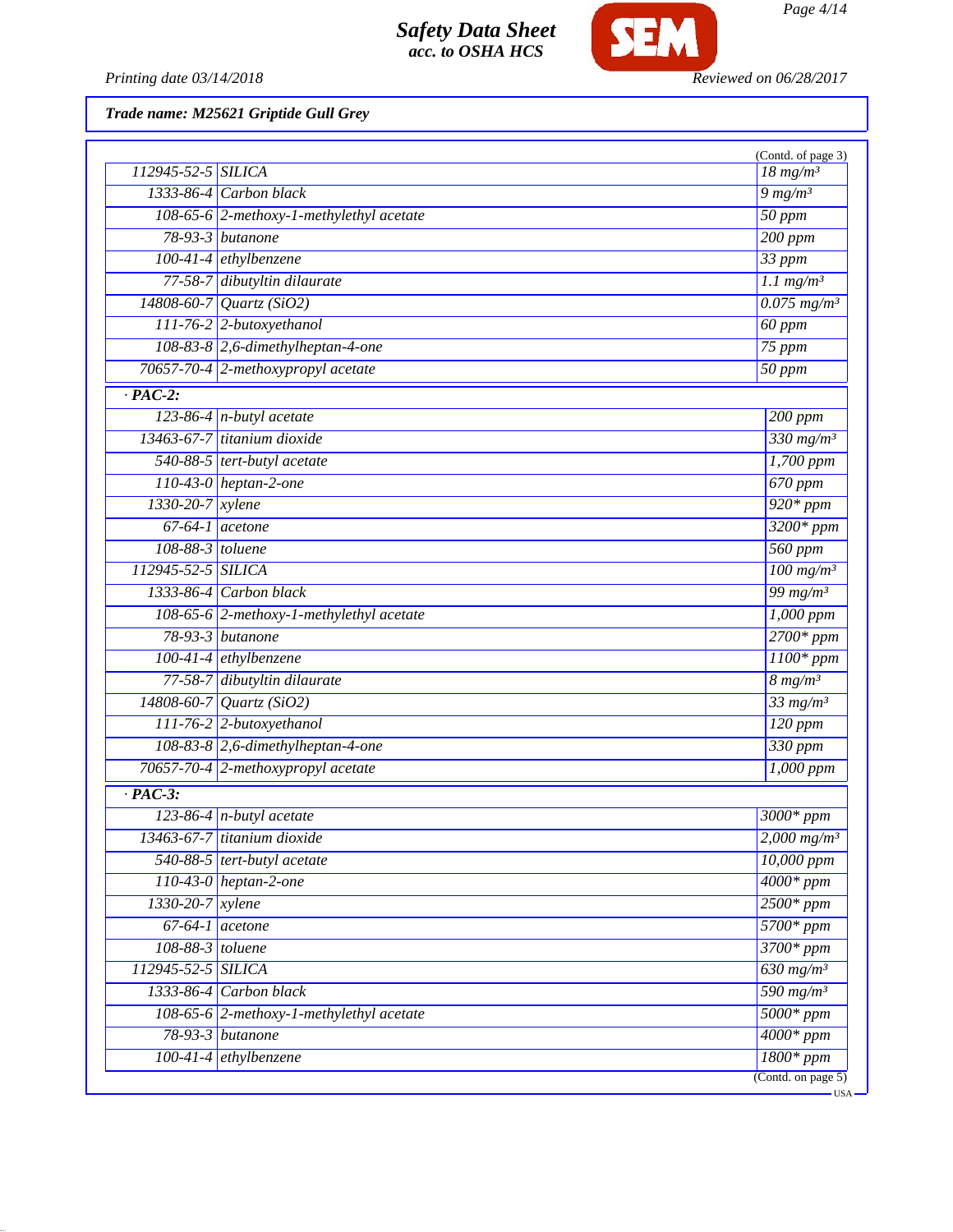

*Trade name: M25621 Griptide Gull Grey*

|                                     | (Contd. of page 4)      |
|-------------------------------------|-------------------------|
| 77-58-7 dibutyltin dilaurate        | $48 \text{ mg/m}^3$     |
| 14808-60-7 Quartz (SiO2)            | $200$ mg/m <sup>3</sup> |
| $111-76-2$ 2-butoxyethanol          | $\sqrt{700 \ ppm}$      |
| $108-83-8$ 2,6-dimethylheptan-4-one | $2000*$ ppm             |
| 70657-70-4 2-methoxypropyl acetate  | $5,000$ ppm             |

### *\* 7 Handling and storage*

#### *· Handling:*

- *· Precautions for safe handling No special measures required.*
- *· Information about protection against explosions and fires:*
- *Keep ignition sources away Do not smoke.*
- *Protect against electrostatic charges.*
- *· Conditions for safe storage, including any incompatibilities*
- *· Storage:*
- *· Requirements to be met by storerooms and receptacles: Store in a cool location.*
- *· Information about storage in one common storage facility: Not required.*
- *· Further information about storage conditions:*
- *Keep receptacle tightly sealed.*

*Store in cool, dry conditions in well sealed receptacles.*

*· Specific end use(s) No further relevant information available.*

#### *\* 8 Exposure controls/personal protection*

*· Additional information about design of technical systems: No further data; see item 7.*

*· Control parameters*

*· Components with limit values that require monitoring at the workplace:*

*The following constituents are the only constituents of the product which have a PEL, TLV or other recommended exposure limit.*

*At this time, the remaining constituent has no known exposure limits.*

| 123-86-4 n-butyl acetate                                                                                  |
|-----------------------------------------------------------------------------------------------------------|
| PEL Long-term value: $710$ mg/m <sup>3</sup> , 150 ppm                                                    |
| REL Long-term value: $950$ mg/m <sup>3</sup> , 200 ppm                                                    |
| TLV Short-term value: $712 \text{ mg/m}^3$ , 150 ppm<br>Long-term value: $238$ mg/m <sup>3</sup> , 50 ppm |
| 540-88-5 tert-butyl acetate                                                                               |
| PEL Long-term value: $950$ mg/m <sup>3</sup> , 200 ppm                                                    |
| REL Long-term value: $950$ mg/m <sup>3</sup> , 200 ppm                                                    |
| TLV Short-term value: $712 \text{ mg/m}^3$ , 150 ppm<br>Long-term value: $238$ mg/m <sup>3</sup> , 50 ppm |
| $110-43-0$ heptan-2-one                                                                                   |
| PEL Long-term value: $465$ mg/m <sup>3</sup> , 100 ppm                                                    |
| REL Long-term value: $465$ mg/m <sup>3</sup> , 100 ppm                                                    |
| TLV Long-term value: $233$ mg/m <sup>3</sup> , 50 ppm                                                     |
| (Contd. on page 6)                                                                                        |

USA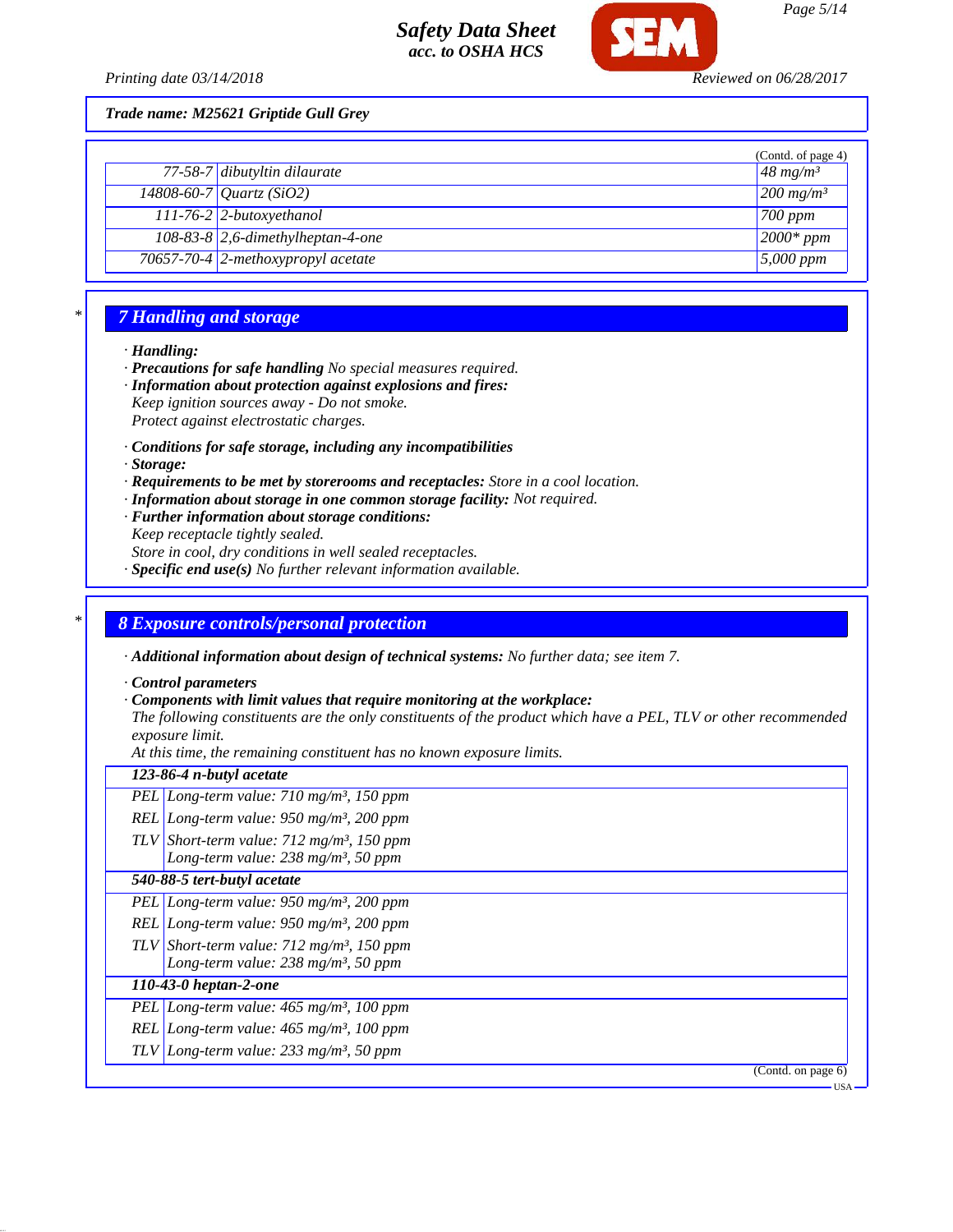

SEM

*Trade name: M25621 Griptide Gull Grey*

| 1330-20-7 xylene                                                                                                    | (Contd. of page 5) |
|---------------------------------------------------------------------------------------------------------------------|--------------------|
| PEL Long-term value: 435 mg/m <sup>3</sup> , 100 ppm                                                                |                    |
| REL Short-term value: $655$ mg/m <sup>3</sup> , 150 ppm<br>Long-term value: 435 mg/m <sup>3</sup> , 100 ppm         |                    |
| TLV Short-term value: $651$ mg/m <sup>3</sup> , 150 ppm<br>Long-term value: 434 mg/m <sup>3</sup> , 100 ppm<br>BEI  |                    |
| 67-64-1 acetone                                                                                                     |                    |
| PEL Long-term value: 2400 mg/m <sup>3</sup> , 1000 ppm                                                              |                    |
| REL Long-term value: 590 mg/m <sup>3</sup> , 250 ppm                                                                |                    |
| TLV Short-term value: $1187$ mg/m <sup>3</sup> , 500 ppm<br>Long-term value: 594 mg/m <sup>3</sup> , 250 ppm<br>BEI |                    |
| 108-88-3 toluene                                                                                                    |                    |
| PEL Long-term value: 200 ppm<br>Ceiling limit value: 300; 500* ppm<br>*10-min peak per 8-hr shift                   |                    |
| REL Short-term value: 560 mg/m <sup>3</sup> , 150 ppm<br>Long-term value: 375 mg/m <sup>3</sup> , 100 ppm           |                    |
| TLV Long-term value: $75 \text{ mg/m}^3$ , 20 ppm<br>BEI                                                            |                    |
| 100-41-4 ethylbenzene                                                                                               |                    |
| PEL Long-term value: 435 mg/m <sup>3</sup> , 100 ppm                                                                |                    |
| REL Short-term value: $545$ mg/m <sup>3</sup> , 125 ppm<br>Long-term value: 435 mg/m <sup>3</sup> , 100 ppm         |                    |
| TLV Long-term value: $87 \text{ mg/m}^3$ , 20 ppm<br><b>BEI</b>                                                     |                    |
| · Ingredients with biological limit values:                                                                         |                    |
| 1330-20-7 xylene                                                                                                    |                    |
| BEI 1.5 $g/g$ creatinine<br>Medium: urine<br>Time: end of shift<br>Parameter: Methylhippuric acids                  |                    |
| 67-64-1 acetone                                                                                                     |                    |
| $BEI$ 50 mg/L<br>Medium: urine<br>Time: end of shift<br>Parameter: Acetone (nonspecific)                            |                    |
|                                                                                                                     | (Contd. on page 7) |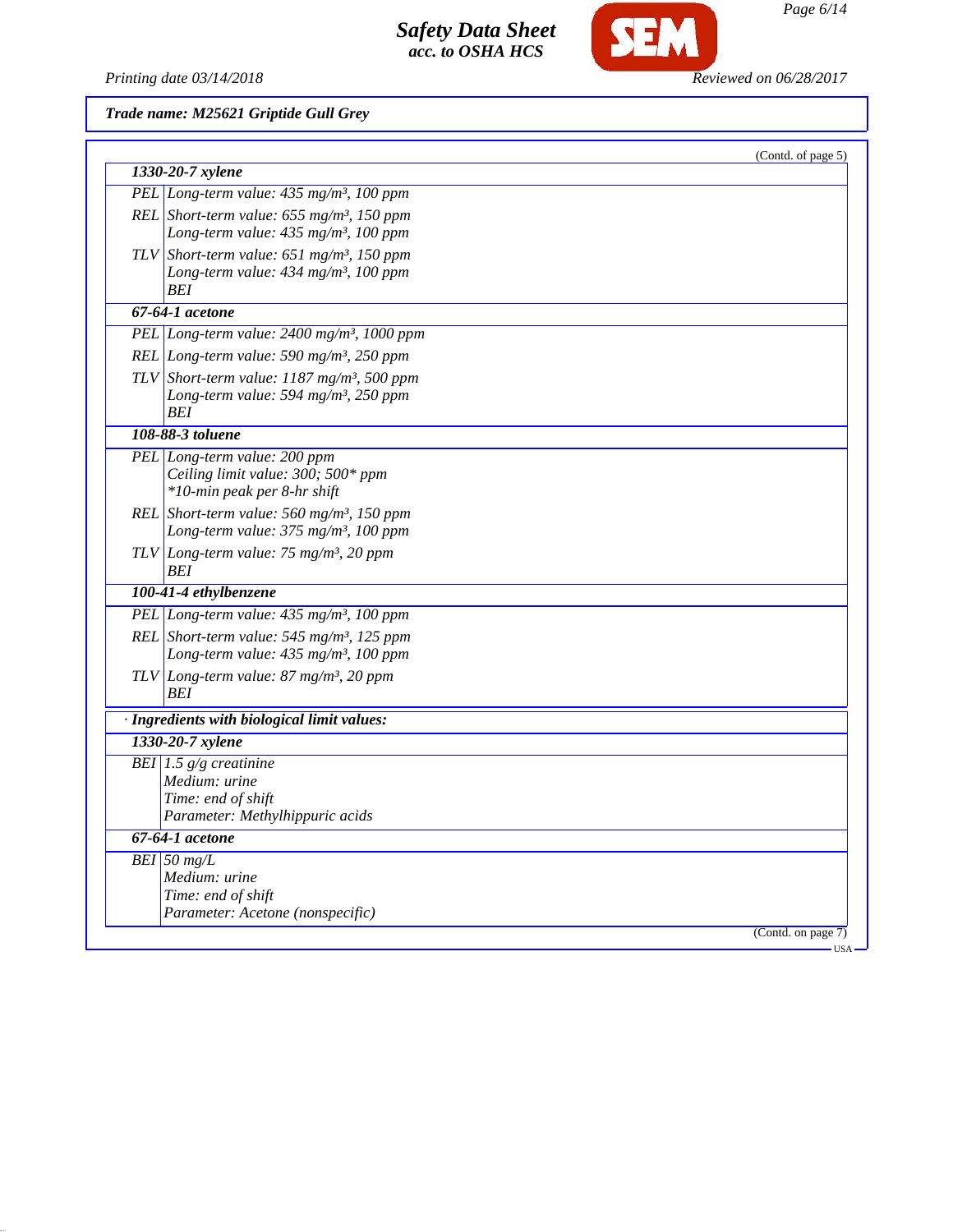*Printing date 03/14/2018 Reviewed on 06/28/2017*

**SEM** 

# *Trade name: M25621 Griptide Gull Grey*

|                                                                                                 | (Contd. of page 6)                                                                                                                                                                                                                     |
|-------------------------------------------------------------------------------------------------|----------------------------------------------------------------------------------------------------------------------------------------------------------------------------------------------------------------------------------------|
| 108-88-3 toluene                                                                                |                                                                                                                                                                                                                                        |
| BEI $0.02$ mg/L                                                                                 |                                                                                                                                                                                                                                        |
| Medium: blood                                                                                   |                                                                                                                                                                                                                                        |
| Time: prior to last shift of workweek                                                           |                                                                                                                                                                                                                                        |
| Parameter: Toluene                                                                              |                                                                                                                                                                                                                                        |
|                                                                                                 |                                                                                                                                                                                                                                        |
| $0.03$ mg/L                                                                                     |                                                                                                                                                                                                                                        |
| Medium: urine                                                                                   |                                                                                                                                                                                                                                        |
| Time: end of shift                                                                              |                                                                                                                                                                                                                                        |
| Parameter: Toluene                                                                              |                                                                                                                                                                                                                                        |
|                                                                                                 |                                                                                                                                                                                                                                        |
| $0.3$ mg/g creatinine<br>Medium: urine                                                          |                                                                                                                                                                                                                                        |
|                                                                                                 |                                                                                                                                                                                                                                        |
| Time: end of shift<br>Parameter: o-Cresol with hydrolysis (background)                          |                                                                                                                                                                                                                                        |
|                                                                                                 |                                                                                                                                                                                                                                        |
| 100-41-4 ethylbenzene                                                                           |                                                                                                                                                                                                                                        |
| BEI $0.7 g/g$ creatinine                                                                        |                                                                                                                                                                                                                                        |
| Medium: urine                                                                                   |                                                                                                                                                                                                                                        |
| Time: end of shift at end of workweek                                                           |                                                                                                                                                                                                                                        |
|                                                                                                 | Parameter: Sum of mandelic acid and phenylglyoxylic acid (nonspecific, semi-quantitative)                                                                                                                                              |
|                                                                                                 |                                                                                                                                                                                                                                        |
| Medium: end-exhaled air                                                                         |                                                                                                                                                                                                                                        |
| Time: not critical                                                                              |                                                                                                                                                                                                                                        |
| Parameter: Ethyl benzene (semi-quantitative)                                                    |                                                                                                                                                                                                                                        |
|                                                                                                 | · Additional information: The lists that were valid during the creation were used as basis.                                                                                                                                            |
|                                                                                                 |                                                                                                                                                                                                                                        |
| · Exposure controls                                                                             |                                                                                                                                                                                                                                        |
| · Personal protective equipment:                                                                |                                                                                                                                                                                                                                        |
| · General protective and hygienic measures:                                                     |                                                                                                                                                                                                                                        |
| Keep away from foodstuffs, beverages and feed.                                                  |                                                                                                                                                                                                                                        |
| Wash hands before breaks and at the end of work.                                                |                                                                                                                                                                                                                                        |
| Store protective clothing separately.                                                           |                                                                                                                                                                                                                                        |
| · Breathing equipment:                                                                          |                                                                                                                                                                                                                                        |
|                                                                                                 | In case of brief exposure or low pollution use respiratory filter device. In case of intensive or longer exposure use                                                                                                                  |
| respiratory protective device that is independent of circulating air.<br>· Protection of hands: |                                                                                                                                                                                                                                        |
|                                                                                                 | Due to missing tests no recommendation to the glove material can be given for the product/ the preparation/ the                                                                                                                        |
| chemical mixture.                                                                               |                                                                                                                                                                                                                                        |
|                                                                                                 | Selection of the glove material on consideration of the penetration times, rates of diffusion and the degradation                                                                                                                      |
|                                                                                                 |                                                                                                                                                                                                                                        |
|                                                                                                 |                                                                                                                                                                                                                                        |
| Protective gloves                                                                               |                                                                                                                                                                                                                                        |
|                                                                                                 |                                                                                                                                                                                                                                        |
|                                                                                                 |                                                                                                                                                                                                                                        |
|                                                                                                 | The glove material has to be impermeable and resistant to the product/the substance/the preparation.                                                                                                                                   |
| · Material of gloves                                                                            |                                                                                                                                                                                                                                        |
|                                                                                                 | The selection of the suitable gloves does not only depend on the material, but also on further marks of quality and<br>varies from manufacturer to manufacturer. As the product is a preparation of several substances, the resistance |
|                                                                                                 | of the glove material can not be calculated in advance and has therefore to be checked prior to the application.                                                                                                                       |

(Contd. on page 8)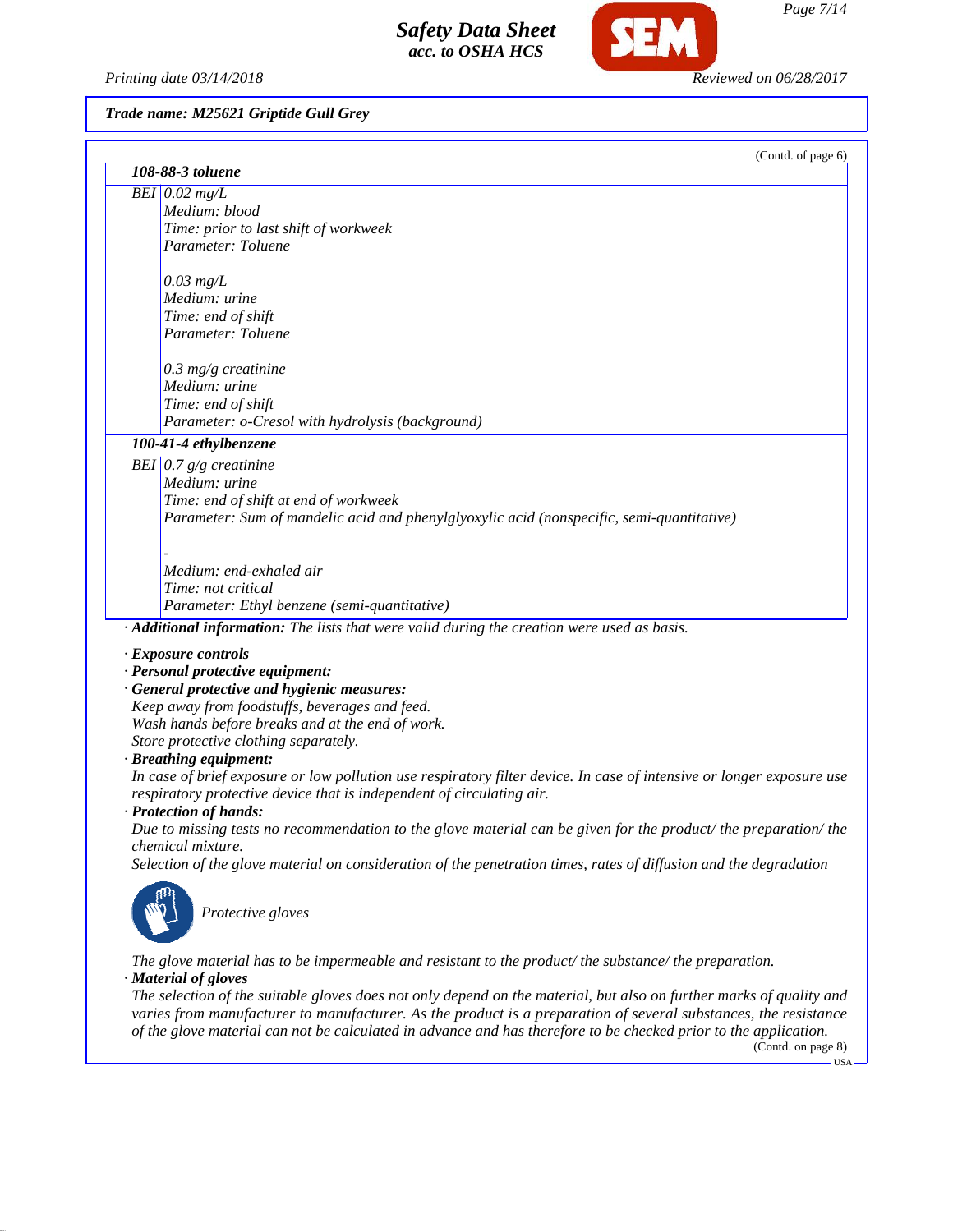

**CF** 

### *Trade name: M25621 Griptide Gull Grey*

*· Penetration time of glove material*

*The exact break trough time has to be found out by the manufacturer of the protective gloves and has to be observed.*

*· Eye protection:*



*Tightly sealed goggles*

|                                                            | · Information on basic physical and chemical properties  |
|------------------------------------------------------------|----------------------------------------------------------|
| <b>General Information</b><br>$\cdot$ Appearance:          |                                                          |
| Form:                                                      | Liquid                                                   |
| Color:                                                     | White                                                    |
| $\cdot$ Odor:                                              | Characteristic                                           |
| · Odor threshold:                                          | Not determined.                                          |
| $\cdot$ pH-value:                                          | Not determined.                                          |
| Change in condition                                        |                                                          |
| <b>Melting point/Melting range:</b>                        | Undetermined.                                            |
| <b>Boiling point/Boiling range:</b>                        | 97.9 $\degree$ C                                         |
| · Flash point:                                             | $15\ ^{\circ}C$                                          |
| · Flammability (solid, gaseous):                           | Not applicable.                                          |
| · Ignition temperature:                                    | 370 °C                                                   |
| · Decomposition temperature:                               | Not determined.                                          |
| · Auto igniting:                                           | Product is not selfigniting.                             |
| · Danger of explosion:                                     | In use, may form flammable/explosive vapour-air mixture. |
| · Explosion limits:                                        |                                                          |
| Lower:                                                     | 1.2 Vol %                                                |
| <b>Upper:</b>                                              | 7.5 Vol %                                                |
| $\cdot$ Vapor pressure at 20 $\cdot$ C:                    | $10.7$ $hPa$                                             |
| $\cdot$ Density at 20 $\textdegree$ C:                     | 1.22662 $g/cm^3$                                         |
| · Relative density                                         | Not determined.                                          |
| · Vapor density                                            | Not determined.                                          |
| · Evaporation rate                                         | Not determined.                                          |
| · Solubility in / Miscibility with                         |                                                          |
| Water:                                                     | Not miscible or difficult to mix.                        |
| · Partition coefficient (n-octanol/water): Not determined. |                                                          |
| · Viscosity:                                               |                                                          |
| Dynamic:                                                   | Not determined.                                          |

(Contd. of page 7)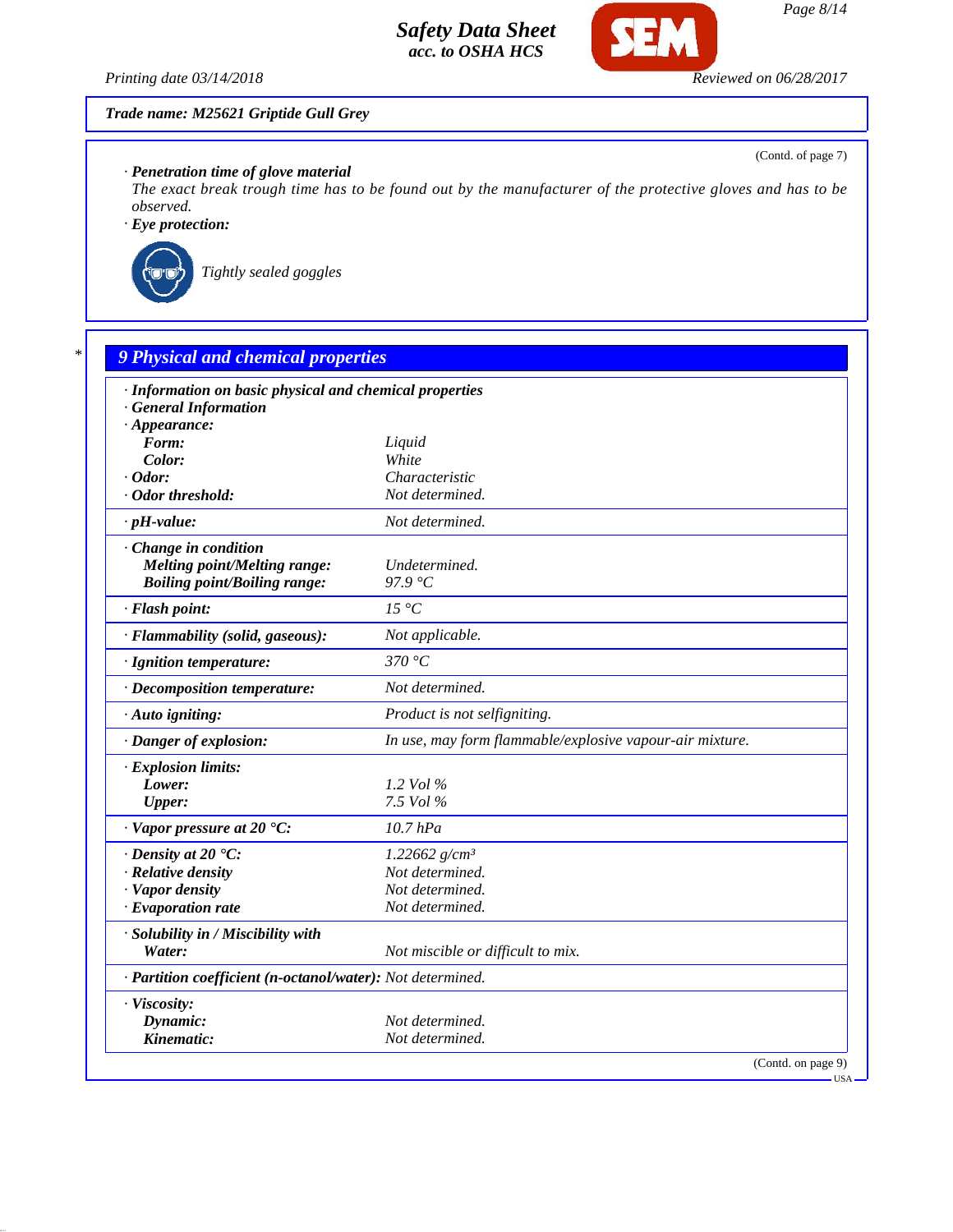

*Trade name: M25621 Griptide Gull Grey*

|                           |                                            | (Contd. of page 8) |
|---------------------------|--------------------------------------------|--------------------|
| · Solvent content:        |                                            |                    |
| Organic solvents:         | 21.0%                                      |                    |
| Water:                    | $0.1\%$                                    |                    |
| <b>VOC</b> content:       | $13.85\%$                                  |                    |
|                           | 173.7 g/l / 1.45 lb/gl                     |                    |
| <i>Solids content:</i>    | <b>79.0%</b>                               |                    |
| $\cdot$ Other information | No further relevant information available. |                    |

## *\* 10 Stability and reactivity*

*· Reactivity No further relevant information available.*

- *· Chemical stability*
- *· Thermal decomposition / conditions to be avoided: No decomposition if used according to specifications.*
- *· Possibility of hazardous reactions No dangerous reactions known.*
- *· Conditions to avoid No further relevant information available.*
- *· Incompatible materials: No further relevant information available.*
- *· Hazardous decomposition products: No dangerous decomposition products known.*

### *\* 11 Toxicological information*

- *· Information on toxicological effects*
- *· Acute toxicity:*
- *· Primary irritant effect:*
- *· on the skin: No irritant effect.*
- *· on the eye: No irritating effect.*
- *· Sensitization: No sensitizing effects known.*
- *· Additional toxicological information:*

*The product shows the following dangers according to internally approved calculation methods for preparations:*

#### *· Carcinogenic categories*

|                               | · IARC (International Agency for Research on Cancer)    |         |
|-------------------------------|---------------------------------------------------------|---------|
|                               | $13463-67-7$ titanium dioxide                           | 2B      |
| $1330 - 20 - 7$ <i>xylene</i> |                                                         | 3       |
| $108-88-3$ toluene            |                                                         | 3       |
|                               | 1333-86-4 Carbon black                                  | 2B      |
|                               | $\overline{100}$ -41-4 ethylbenzene                     | 2B      |
|                               | 14808-60-7 Quartz (SiO2)                                |         |
|                               | $111-76-2$ 2-butoxyethanol                              | 3       |
|                               | $\overline{NTP}$ (National Toxicology Program)          |         |
|                               | $14808 - 60 - 7$ <i>Quartz</i> (SiO2)                   | K       |
|                               | · OSHA-Ca (Occupational Safety & Health Administration) |         |
|                               | None of the ingredients is listed.                      |         |
|                               |                                                         | $USA -$ |

(Contd. on page 10)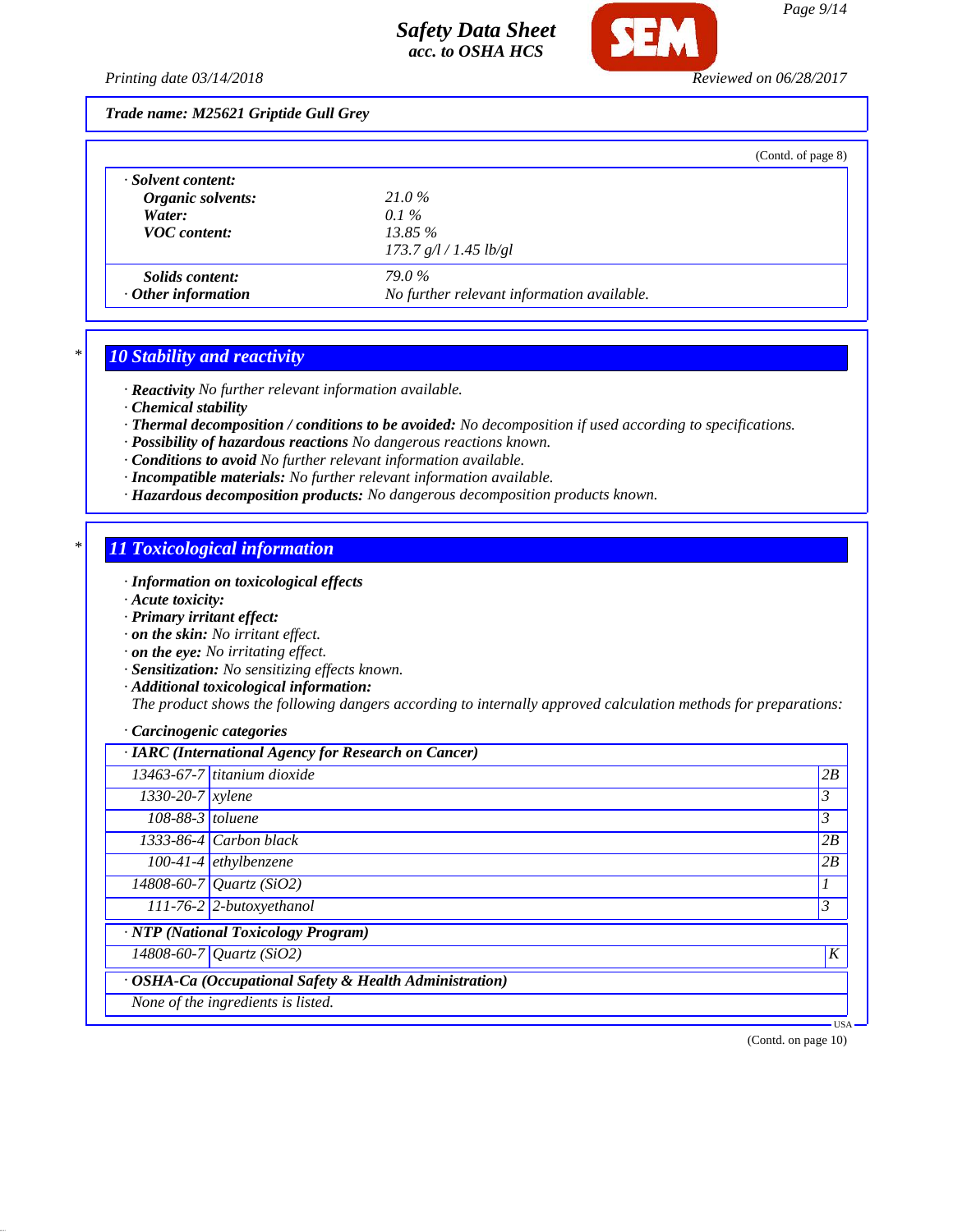



*Page 10/14*

*Trade name: M25621 Griptide Gull Grey*

(Contd. of page 9)

### *\* 12 Ecological information*

- *· Toxicity*
- *· Aquatic toxicity: No further relevant information available.*
- *· Persistence and degradability No further relevant information available.*
- *· Behavior in environmental systems:*
- *· Bioaccumulative potential No further relevant information available.*
- *· Mobility in soil No further relevant information available.*
- *· Additional ecological information:*

*· General notes:*

*Water hazard class 1 (Self-assessment): slightly hazardous for water*

*Do not allow undiluted product or large quantities of it to reach ground water, water course or sewage system.*

- *· Results of PBT and vPvB assessment*
- *· PBT: Not applicable.*
- *· vPvB: Not applicable.*
- *· Other adverse effects No further relevant information available.*

### *13 Disposal considerations*

*· Waste treatment methods*

*· Recommendation:*

*Must not be disposed of together with household garbage. Do not allow product to reach sewage system.*

- *· Uncleaned packagings:*
- *· Recommendation: Disposal must be made according to official regulations.*

| $\cdot$ UN-Number<br>· DOT, ADR, IMDG, IATA          | <i>UN1263</i>                      |  |
|------------------------------------------------------|------------------------------------|--|
|                                                      |                                    |  |
| · UN proper shipping name<br>$\cdot$ DOT             | Paint                              |  |
| $\cdot$ ADR                                          | 1263 Paint, special provision 640D |  |
| $\cdot$ IMDG, IATA                                   | <b>PAINT</b>                       |  |
| $\cdot$ <i>DOT</i><br>100104-5-1010<br>$\cdot$ Class | 3 Flammable liquids                |  |
| $-Label$                                             | 3                                  |  |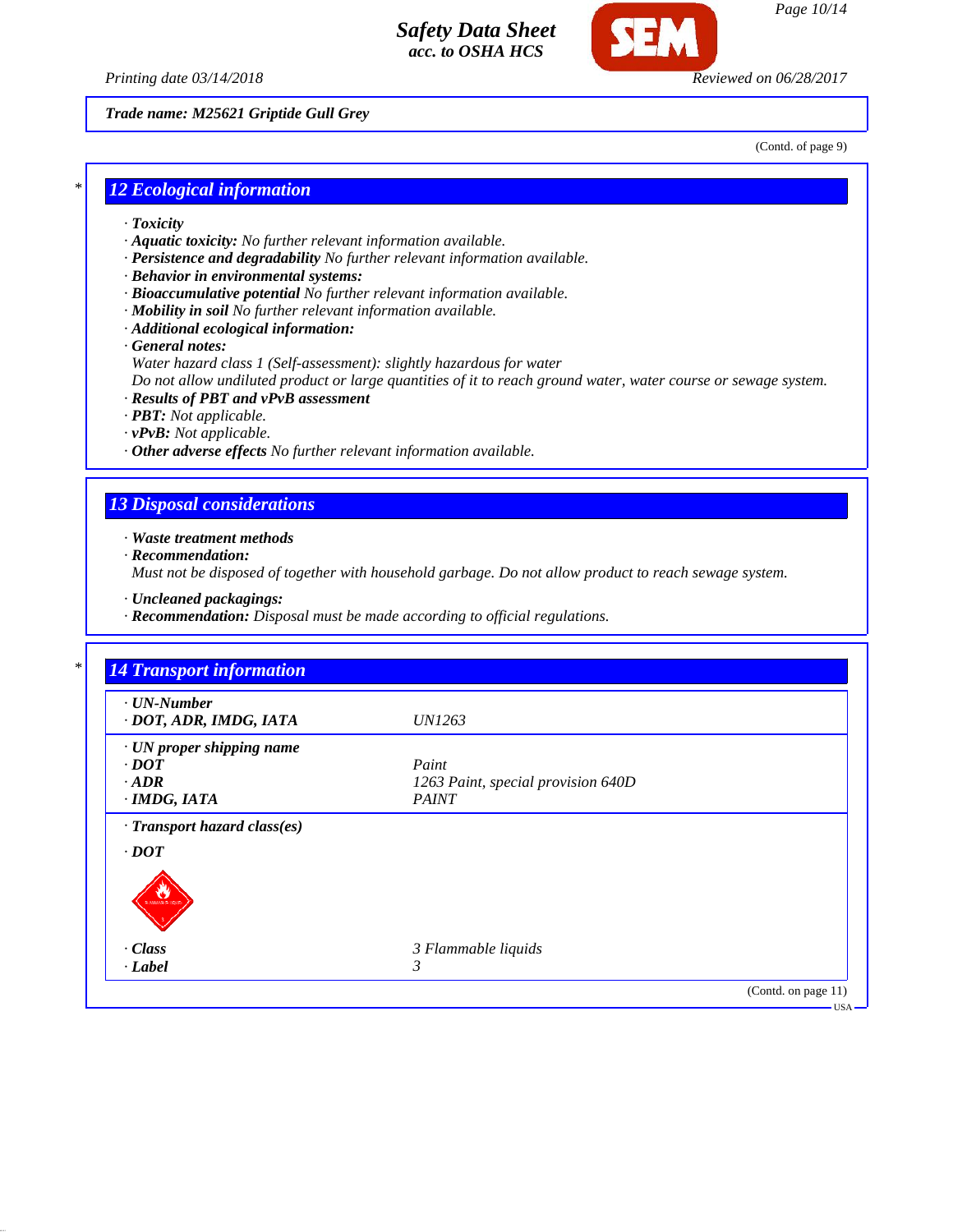

*Printing date 03/14/2018 Reviewed on 06/28/2017*

*Page 11/14*

*Trade name: M25621 Griptide Gull Grey*

|                                                                                     | (Contd. of page 10)                                                                                                   |
|-------------------------------------------------------------------------------------|-----------------------------------------------------------------------------------------------------------------------|
| · ADR, IMDG, IATA                                                                   |                                                                                                                       |
|                                                                                     |                                                                                                                       |
| - Class<br>· Label                                                                  | 3 Flammable liquids<br>3                                                                                              |
| · Packing group<br>· DOT, ADR, IMDG, IATA                                           | II                                                                                                                    |
| · Environmental hazards:<br>$\cdot$ Marine pollutant:                               | N <sub>O</sub>                                                                                                        |
| · Special precautions for user<br>· EMS Number:<br>· Stowage Category               | Warning: Flammable liquids<br>$F-E, S-E$<br>$\boldsymbol{B}$                                                          |
| · Transport in bulk according to Annex II of<br><b>MARPOL73/78 and the IBC Code</b> | Not applicable.                                                                                                       |
| · Transport/Additional information:                                                 |                                                                                                                       |
| $\cdot$ DOT<br>· Quantity limitations                                               | On passenger aircraft/rail: 5 L<br>On cargo aircraft only: 60 L                                                       |
| $·$ <i>ADR</i><br>$\cdot$ Excepted quantities (EQ)                                  | Code: E2<br>Maximum net quantity per inner packaging: 30 ml<br>Maximum net quantity per outer packaging: 500 ml       |
| $\cdot$ IMDG<br>$\cdot$ Limited quantities (LQ)<br>$\cdot$ Excepted quantities (EQ) | 5L<br>Code: E2<br>Maximum net quantity per inner packaging: 30 ml<br>Maximum net quantity per outer packaging: 500 ml |
| · UN "Model Regulation":                                                            | UN 1263 PAINT, SPECIAL PROVISION 640D, 3, II                                                                          |

# *\* 15 Regulatory information*

*· Safety, health and environmental regulations/legislation specific for the substance or mixture · Sara*

| · Section 355 (extremely hazardous substances):                                        |                                  |  |
|----------------------------------------------------------------------------------------|----------------------------------|--|
| None of the ingredient is listed.<br>· Section 313 (Specific toxic chemical listings): |                                  |  |
|                                                                                        |                                  |  |
| $1330 - 20 - 7$ <i>xylene</i>                                                          |                                  |  |
| 108-88-3 toluene                                                                       |                                  |  |
|                                                                                        | 78-93-3 butanone                 |  |
|                                                                                        | $100-41-4$ ethylbenzene          |  |
|                                                                                        | $\overline{(Contd. on page 12)}$ |  |
|                                                                                        | <b>USA</b>                       |  |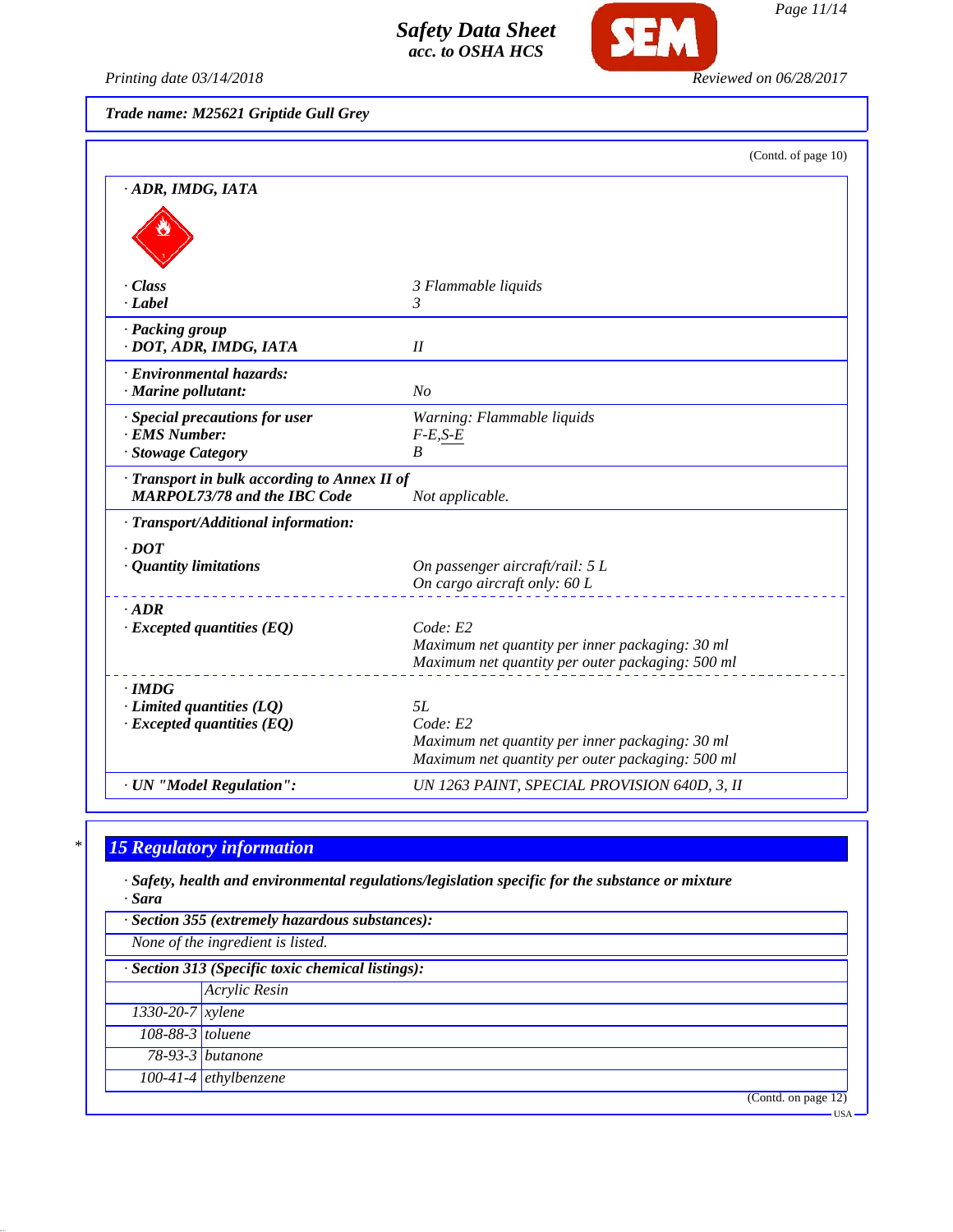

*Page 12/14*

Printing date 03/14/2018 **Reviewed on 06/28/2017** 

*Trade name: M25621 Griptide Gull Grey*

| $111-76-2$ 2-butoxyethanol                                   | (Contd. of page 11) |
|--------------------------------------------------------------|---------------------|
|                                                              |                     |
| · TSCA (Toxic Substances Control Act):                       |                     |
| 1317-65-3 GROUND CALCIUM CARBONATE                           |                     |
| 66070-58-4 Styrene-Ethylene/Butylene-Styrene block Copolymer |                     |
| $123-86-4$ n-butyl acetate                                   |                     |
| 13463-67-7 titanium dioxide                                  |                     |
| 540-88-5 tert-butyl acetate                                  |                     |
| $110-43-0$ heptan-2-one                                      |                     |
| 25053-09-2 Acrylic Polymer                                   |                     |
| 1330-20-7 xylene                                             |                     |
| $67-64-1$ acetone                                            |                     |
| 108-88-3 toluene                                             |                     |
| $1333-86-4$ Carbon black                                     |                     |
| 108-65-6 2-methoxy-1-methylethyl acetate                     |                     |
| 64742-88-7 Solvent naphtha (petroleum), medium aliph.        |                     |
| $78-93-3$ butanone                                           |                     |
| $100-41-4$ ethylbenzene                                      |                     |
| 61791-55-7 Amines, N-tallow alkyltrimethylenedi-             |                     |
| 77-58-7 dibutyltin dilaurate                                 |                     |
| 9038-95-3 OXIRANE, ME, POLYMER                               |                     |
| 14808-60-7 Quartz (SiO2)                                     |                     |
| 111-76-2 2-butoxyethanol                                     |                     |
| 19549-80-5 4,6-dimethylheptan-2-one                          |                     |
| $108-83-8$ 2,6-dimethylheptan-4-one                          |                     |
| 7732-18-5 water                                              |                     |
| · TSCA new (21st Century Act) (Substances not listed)        |                     |
| 25053-09-2 Acrylic Polymer                                   |                     |
| · Proposition 65                                             |                     |
| Chemicals known to cause cancer:                             |                     |
| 13463-67-7 titanium dioxide                                  |                     |
| 1330-20-7 xylene                                             |                     |
| 1333-86-4 Carbon black                                       |                     |
| $100-41-4$ ethylbenzene                                      |                     |
| 14808-60-7 Quartz (SiO2)                                     |                     |
| Chemicals known to cause reproductive toxicity for females:  |                     |
| None of the ingredients is listed.                           |                     |
| Chemicals known to cause reproductive toxicity for males:    |                     |
| None of the ingredients is listed.                           |                     |
| Chemicals known to cause developmental toxicity:             |                     |
| 108-88-3 toluene                                             |                     |
|                                                              | (Contd. on page 13) |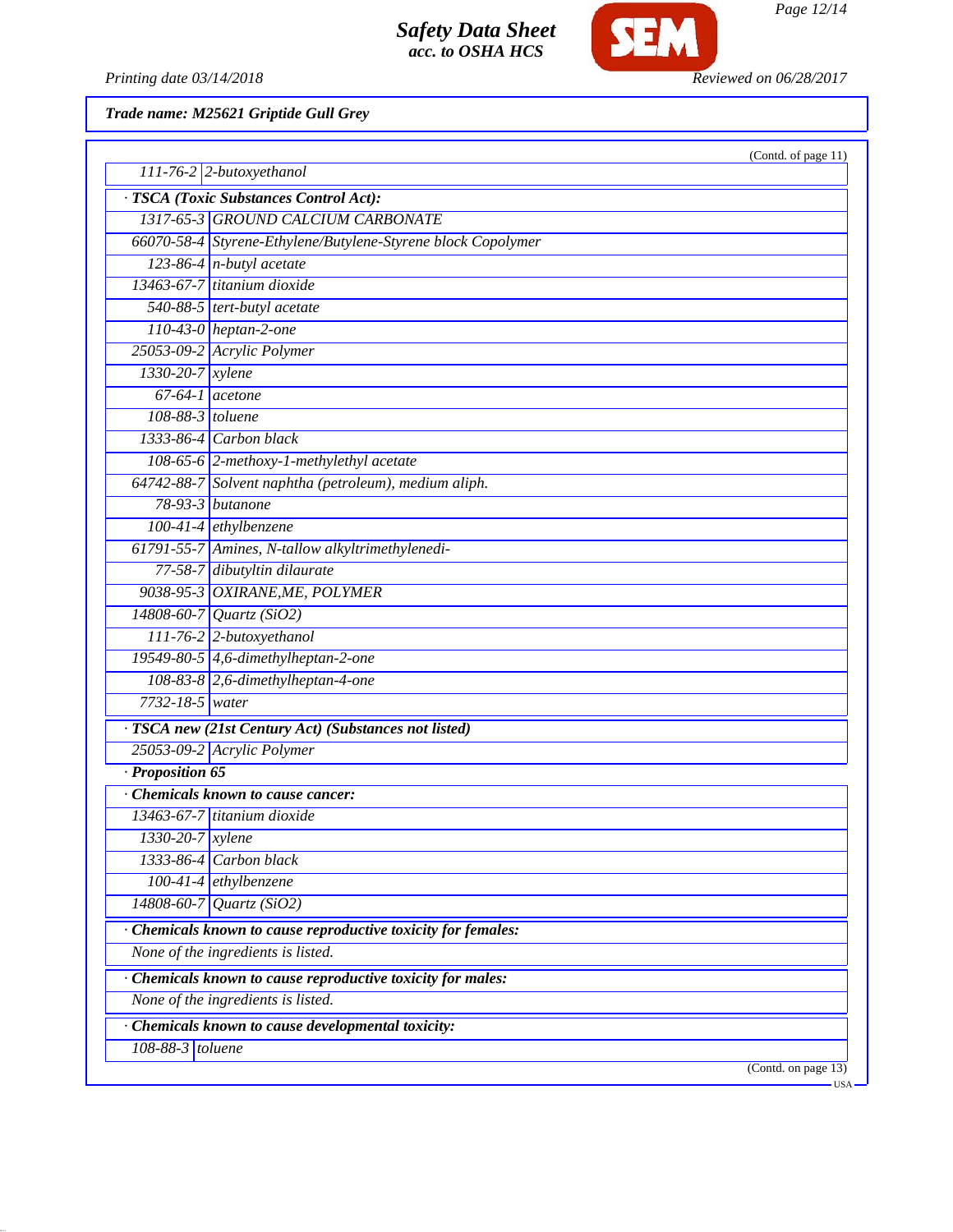

*Page 13/14*

*Printing date 03/14/2018 Reviewed on 06/28/2017*

*Trade name: M25621 Griptide Gull Grey*

|                        | <b>Cancerogenity categories</b>                  | (Contd. of page 1) |  |
|------------------------|--------------------------------------------------|--------------------|--|
|                        | <b>EPA</b> (Environmental Protection Agency)     |                    |  |
| $1330 - 20 - 7$ xylene |                                                  |                    |  |
| $67-64-1$ acetone      |                                                  |                    |  |
| $108-88-3$ toluene     |                                                  | I                  |  |
|                        | $78-93-3$ butanone                               |                    |  |
|                        | $100-41-4$ ethylbenzene                          | D                  |  |
|                        | $111-76-2$ 2-butoxyethanol                       | $N\!L$             |  |
|                        | TLV (Threshold Limit Value established by ACGIH) |                    |  |
|                        | 13463-67-7 titanium dioxide                      | A4                 |  |
| $1330 - 20 - 7$ xylene |                                                  | A4                 |  |
|                        | $67-64-1$ acetone                                | A4                 |  |
|                        | $108-88-3$ toluene                               | A4                 |  |
|                        | 1333-86-4 Carbon black                           | A4                 |  |
|                        | $100-41-4$ ethylbenzene                          | A <sub>3</sub>     |  |
|                        | 77-58-7 dibutyltin dilaurate                     | A4                 |  |
|                        | $14808 - 60 - 7$ Quartz (SiO2)                   | A2                 |  |

*· NIOSH-Ca (National Institute for Occupational Safety and Health) 13463-67-7 titanium dioxide 1333-86-4 Carbon black*

*14808-60-7 Quartz (SiO2)*

*· GHS label elements The product is classified and labeled according to the Globally Harmonized System (GHS). · Hazard pictograms*

*111-76-2 2-butoxyethanol A3*



*· Signal word Danger*

*· Hazard-determining components of labeling:*

*toluene*

*· Hazard statements*

*H225 Highly flammable liquid and vapor.*

*H351 Suspected of causing cancer.*

*H361 Suspected of damaging fertility or the unborn child.*

*H373 May cause damage to organs through prolonged or repeated exposure.*

#### *· Precautionary statements*

- *P201 Obtain special instructions before use.*
- *P202 Do not handle until all safety precautions have been read and understood.*
- *P210 Keep away from heat/sparks/open flames/hot surfaces. No smoking.*
- *P233 Keep container tightly closed.*
- *P240 Ground/bond container and receiving equipment.*
- *P241 Use explosion-proof electrical/ventilating/lighting/equipment.*
- *P242 Use only non-sparking tools.*

(Contd. on page 14)

page 12)

USA